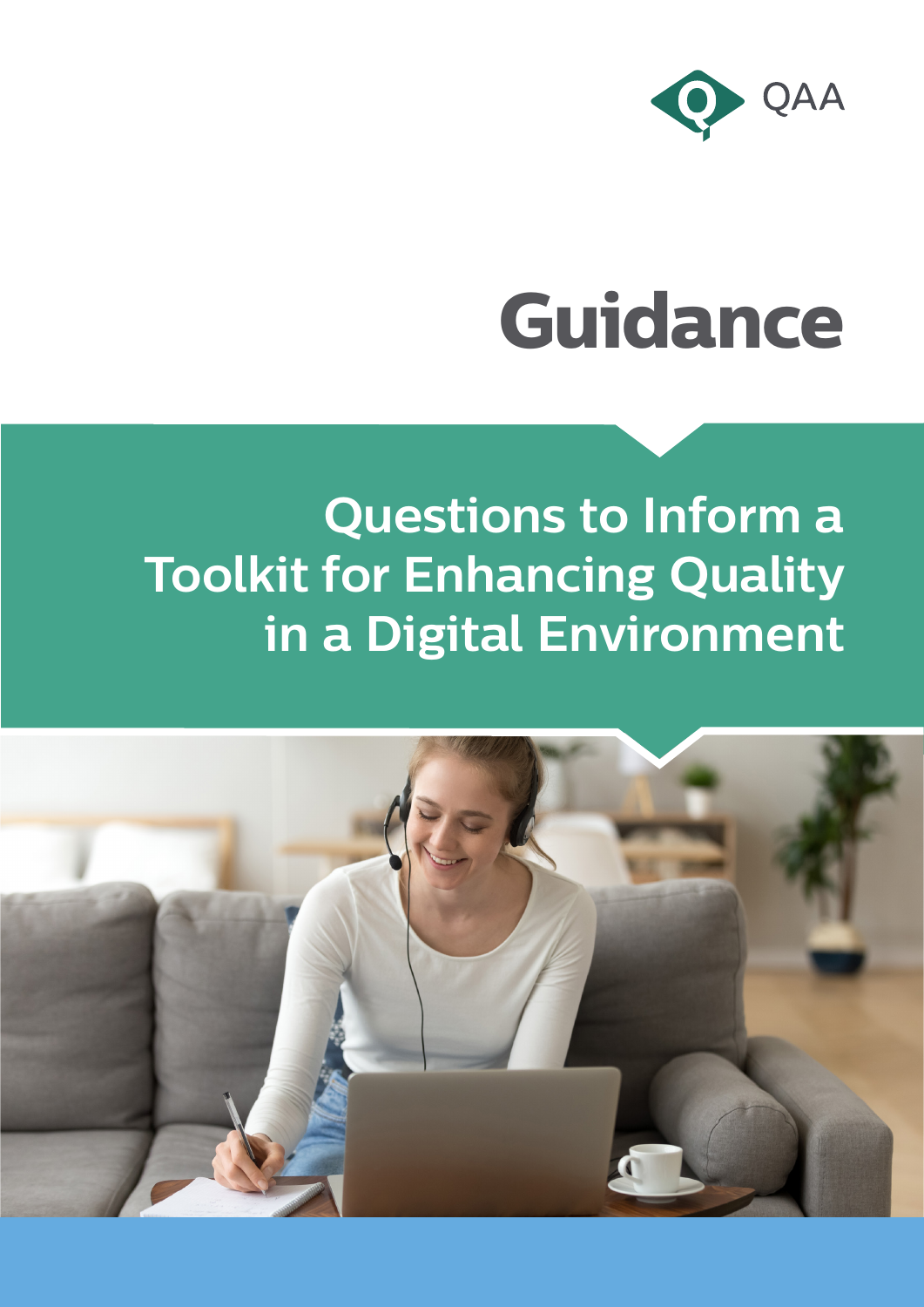### **Introduction**

Since March 2020, when QAA published its [initial guidance on maintaining quality and](https://www.qaa.ac.uk/docs/qaa/guidance/covid-19-initial-guidance-for-providers.pdf)  [standards](https://www.qaa.ac.uk/docs/qaa/guidance/covid-19-initial-guidance-for-providers.pdf) in the crisis, through to a series of thematic guidance and supporting resources. our intention has been to support the sector in developing solutions to the unique demands that the COVID-19 scenario has placed on providers and the sector at large. QAA is now beginning to look beyond the immediate crisis, to develop guidance with the sector and support providers in planning for 2020-21 and beyond. Our first publication in this third stage of guidance - [Preserving Quality and Standards Through a Time of Rapid Change: UK](https://www.qaa.ac.uk/docs/qaa/guidance/preserving-quality-and-standards-through-a-time-of-rapid-change.pdf?sfvrsn=6a1dcc81_8)  [Higher Education in 2020-21](https://www.qaa.ac.uk/docs/qaa/guidance/preserving-quality-and-standards-through-a-time-of-rapid-change.pdf?sfvrsn=6a1dcc81_8) - was published on 2 June 2020.

The COVID-19 pandemic has made higher education providers quickly pivot to digital teaching and assessment. In some instances, this has led to degree-awarding bodies enacting emergency regulations to cover a range of contingencies and support for staff and students throughout this period.

Attention has turned to the next academic year and what will constitute the 'new normal'. Providers are beginning to release statements regarding their intent to either retain a wholly digital approach, return to onsite provision or offer a blend of both. The digital environment will remain a crucial aspect of this 'new normal' and how quality is maintained is an important discussion.

This paper is the result of collaboration with QAA Members in our recent 'Maintaining Quality in an Online Learning Environment' webinar. It offers a series of considerations, prompts and reflective questions intended to help providers develop their own toolkits for maintaining the quality of digital learning approaches.

Higher education providers are diverse in size and curriculum offer, as well as approaches and institutional experience of digital methods of teaching and learning. **Therefore, some of the considerations may be more applicable to some providers than others, and some of them may not be applicable at all.** However, in considering the following reflective questions, it is hoped that all providers - regardless of size or offer - can establish where their strengths lie and where there may be scope for further enhancement.

## **Key considerations for maintaining quality in a digital environment**

#### **1 A strategic focus**

In building a toolkit, it is suggested that coordinated strategic focus and ownership is likely to be useful in driving and maintaining the quality of digital teaching and learning. It is highly likely that a broad range of departments will be involved, and this will need strategic management and focused goal setting to ensure smooth development.

- ➢ Which institutional strategies specifically accommodate digital teaching and learning? Do they align and support each other? Are there synergies if digital learning is included in more than one institutional strategy?
- $\triangleright$  How is the quality of digital teaching and learning conceptualised within strategies? How is this conveyed to staff and students to drive curriculum design, development and review?
- $\triangleright$  Are educational objectives and/or pedagogical theory/models driving the focus of digital teaching and learning at a strategic level?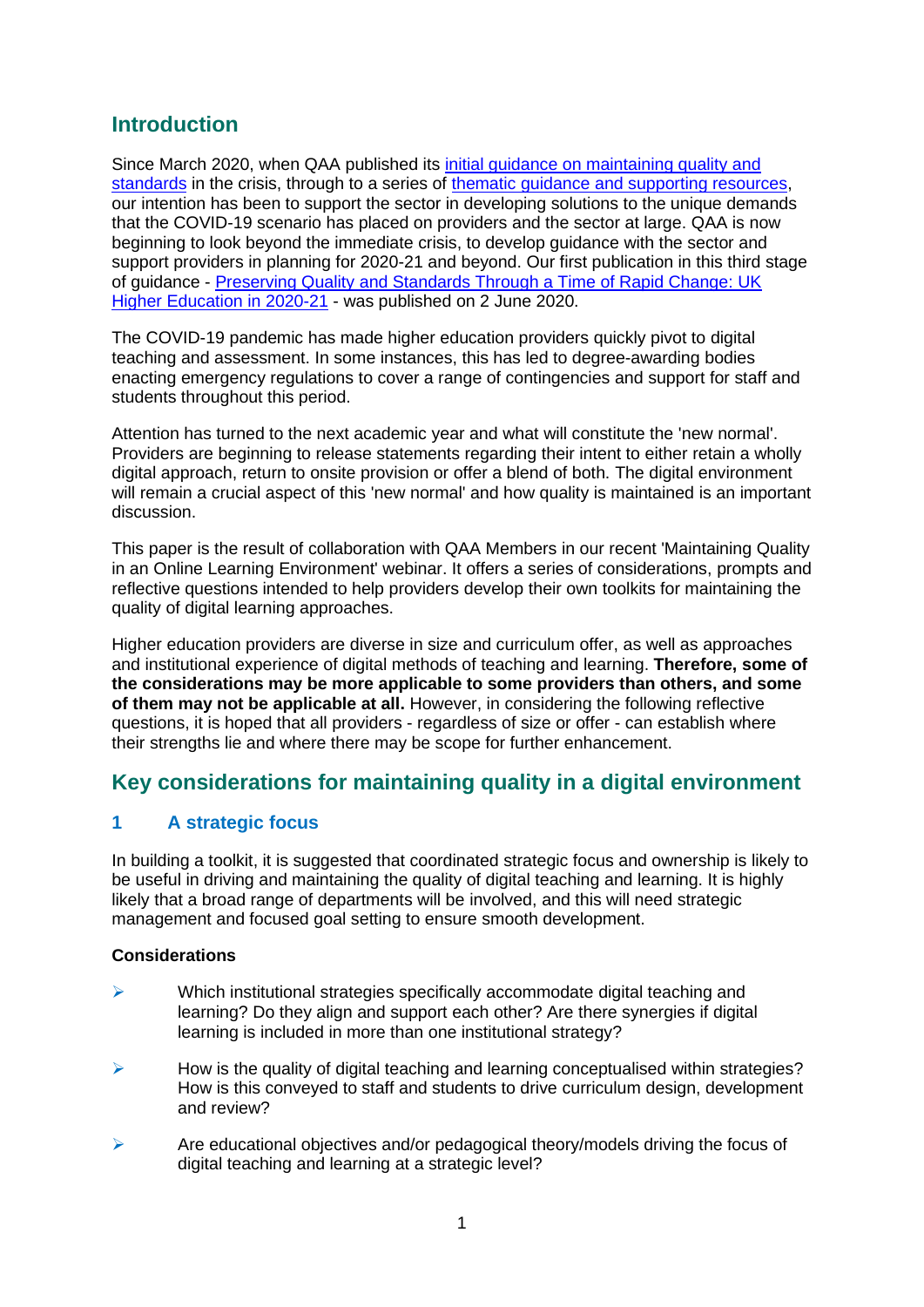- $\triangleright$  How much do strategies focus on the tools and technologies of digital teaching (for example, virtual learning environment, hardware, software, accessibility), versus teaching and learning quality? Is the focus on each appropriate?
- $\triangleright$  How are students with specific learning difficulties (SpLD) accommodated within digital teaching and learning approaches? How is this enabled at a strategic level?
- $\triangleright$  Has there been full and coordinated budgetary consideration for the planning. design and development, delivery, maintenance and overheads of digital teaching and learning to enable quality provision?
- $\triangleright$  How well do the digital tools and technologies support the pedagogies used across the provider and within individual programmes? Do the digital tools and technologies have sufficient capacity to support increased volume and presence of users? Are there particular peak times that can be envisaged?
- $\triangleright$  Who is responsible for collecting evidence, interpreting research and evaluating the impact of digital teaching and learning at an institutional level? How does this inform institutional strategies and how are results disseminated to staff and students?
- $\triangleright$  Regarding learner analytics, is there a clear ethics policy for use of data and have students been made aware of how their data will be used?
- $\triangleright$  Is there a fail-safe technology development plan that addresses electronic security measures (for example, password protection, encryption, back-up systems) and the building and maintenance of the infrastructure for digital education?
- $\triangleright$  Has there been full and coordinated consideration about the storage, delivery and access to digital learning materials and activities?

#### **2 Programme design, approval and management**

Digital learning provision often involves a broad range of staff, such as learning technologists, IT departments, educational designers and academics among others. Therefore, the planning and coordination of digital approaches to learning have the potential to take longer and be more complex than those based onsite. Typically, digital delivery demands greater preparation time, associated with the development and design of digital teaching materials and activities. Strong project management will support timely delivery of digital provision and will ensure that staff involved in the planning and design stages have the capacity to deliver in specified timescales.

There can be a temptation to focus on technologies and the tools of digital delivery, sometimes at the expense of digital pedagogy. It is suggested that pedagogical approaches should also be considered and thinking on this issue could embrace the signature pedagogies of different disciplines; there is not a one-size-fits-all approach.

- $\triangleright$  How do you identify whether teaching staff have considered the best pedagogical approach for teaching students digitally and in a specific context, taking into account pedagogical practice, innovation and the learning outcomes of the programme?
- $\triangleright$  Is there a strong pedagogic rationale for whether sessions will be synchronous (learning together at the same time) or asynchronous (on-demand content)? How do synchronous and asynchronous activities interact to enhance learning?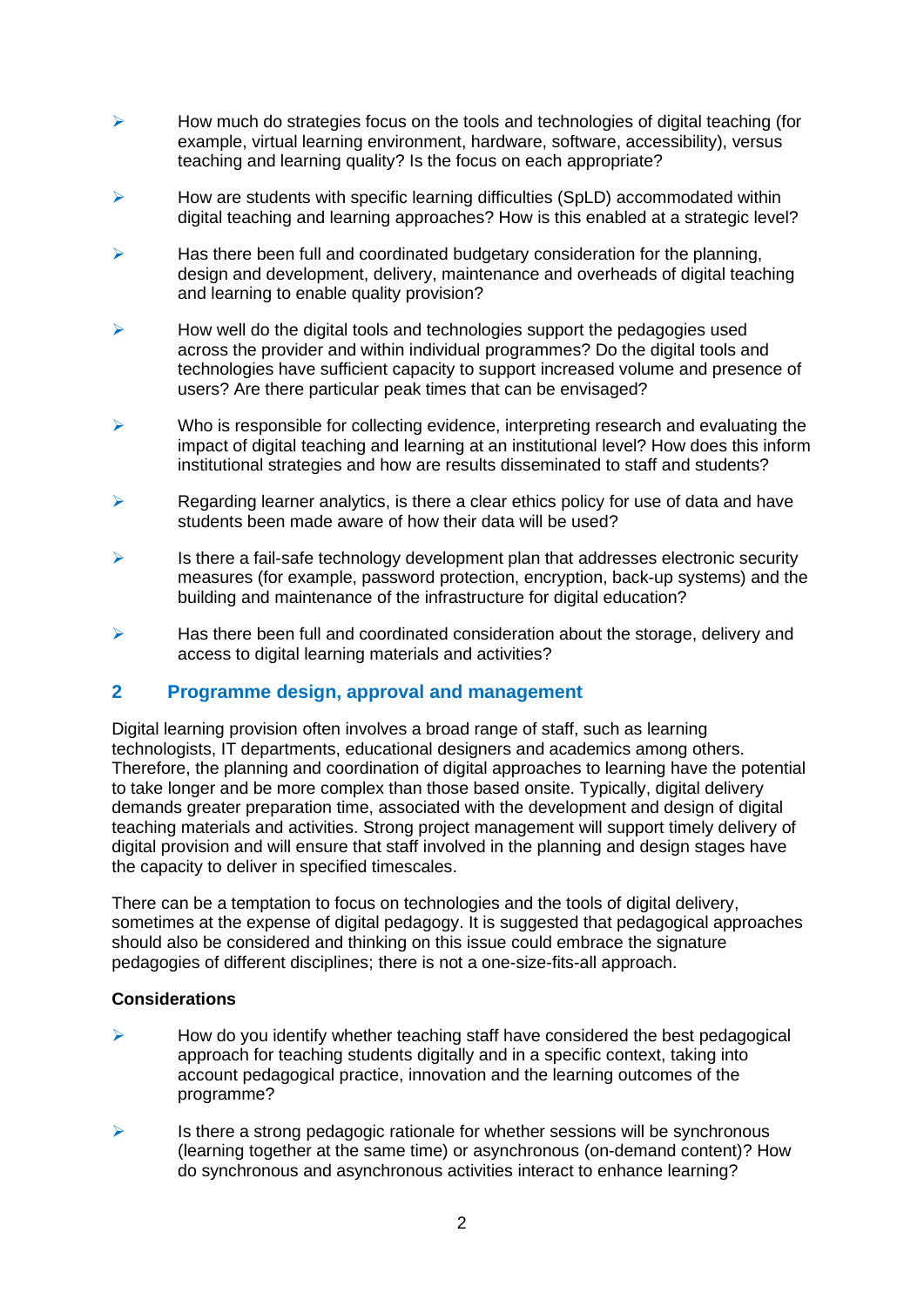- $\triangleright$  Has timetabling been considered? How will timetabling impact positively or negatively on the student experience? Have you ensured that students are not timetabled for digital lectures for the whole day?
- $\triangleright$  How will academic staff help foster a sense of digital community among students, that has traditionally been associated with onsite provision?
- $\triangleright$  Will learning technologists be involved with the design and implementation of digital materials for academic staff? If yes, have they been fully involved with programme/lecture design discussions and do they fully understand the pedagogic rationale and needs of the programme and/or lecture to which their materials will contribute?
- $\triangleright$  Given that designing learning episodes for digital learning is likely to take more preparation time, has this been scheduled into balance of duties, with enough leadin time scheduled for academic and support staff?
- $\triangleright$  Have academic support staff been involved with discussions, as appropriate, and are they able to accommodate any requests on their time or resource?
- $\triangleright$  Does the pedagogical approach work for the number of students on each course and allow for sufficient support for those students?
- How have learner analytics and learner feedback been used to inform and enhance programme/session design?
- $\triangleright$  What is the institutional policy covering data protection and privacy and are academic teams and students fully aware of the content and implications?
- ➢ Has consideration been given to on-demand content (asynchronous) which can be accessed at a time that is suitable to students? How does this content interact with synchronous digital and interactive sessions?
- $\triangleright$  How will students encounter content across modules/programmes? Digital materials may be designed to serve the needs of several modules/programmes and therefore mapping of content and when sessions are delivered may help reduce the potential of students experiencing the same content at the same time, across several modules.
- ➢ Is there opportunity for student self-assessment of knowledge/progress towards learning outcomes?
- $\triangleright$  As the volume of broadcast, asynchronous resources increases, who will curate and inventory these resources? How will they be managed, and who will manage them? Will they be made available to other departments/faculties/colleges/partners who may be able to utilise them within their teaching?
- $\triangleright$  How has unconscious bias within a digital environment been addressed with staff and students?
- $\triangleright$  Have contributions from pedagogic research units (if applicable) and pedagogic research publications been utilised in the design and evaluation of digital teaching and learning?
- $\triangleright$  Are communities of practice and peer support available for staff to share good practice? How are existing governance structures used to develop relevant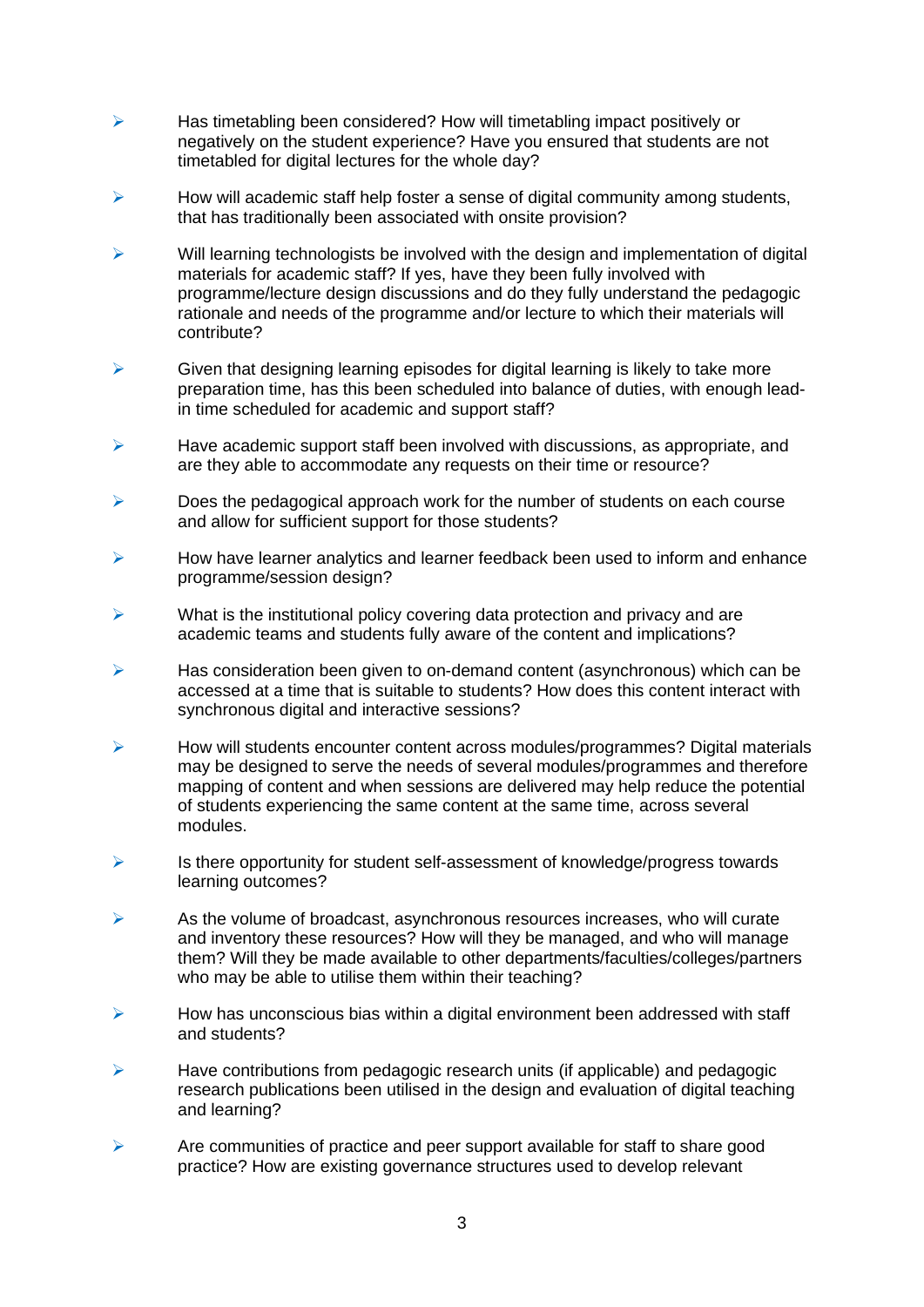communities of practice and support a culture of teaching excellence? Who leads the communities of practice and how will responsibility be devolved, managed and sustained? Will there be protected time for development and enhancement activities?

- $\triangleright$  How are staff supported and encouraged to experiment and innovate within their teaching?
- $\triangleright$  Are there effective mechanisms in place to ensure a clean break when switching from one cohort to the next - both in terms of protecting user data and the administrative work involved in setting up each new cohort? Have learning technologists (where applicable) been involved to support analysis and best practice in this activity?
- $\triangleright$  How will you try to ensure learner authentication and work authorship for digital assessments?
- ➢ Can formative assessment contribute towards learner authentication and work authorship?

#### **3 Student-centred learning, teaching and assessment**

Most students studying digitally have extensive experience of the use of other digital services such as digital banking, shopping, apps and downloads, and are therefore likely to have high expectations of availability and ease of use of asynchronous materials. It is suggested that managing and responding to students' expectations will be vital as they progress through their studies. To facilitate student-centred learning, many higher education providers have encouraged the co-creation of learning materials between academics and students. Co-creation can help create an engaging digital experience and place students at the heart of their own learning.

Student-centred learning, teaching and assessment is built upon the foundations of honest and open communication between staff and students which will essentially inform all aspects of curricula.

- $\triangleright$  How will the curriculum and digital learning stimulate and engage students in their learning?
- $\triangleright$  How has best practice regarding digital teaching and learning, informed the design of sessions?
- ➢ How are peer-to-peer interactions encouraged?
- $\triangleright$  Has co-creation of teaching and learning resources between academics and students been considered? If so, how is this enabled and facilitated?
- $\triangleright$  How does student feedback inform future iterations of programmes, modules and sessions?
- $\triangleright$  Is it clear when students can speak with academic staff? Is there a clear system of doing so, such as booking meetings?
- $\triangleright$  Are there guidelines/a code of conduct for staff and students regarding digital behaviour ('netiquette')?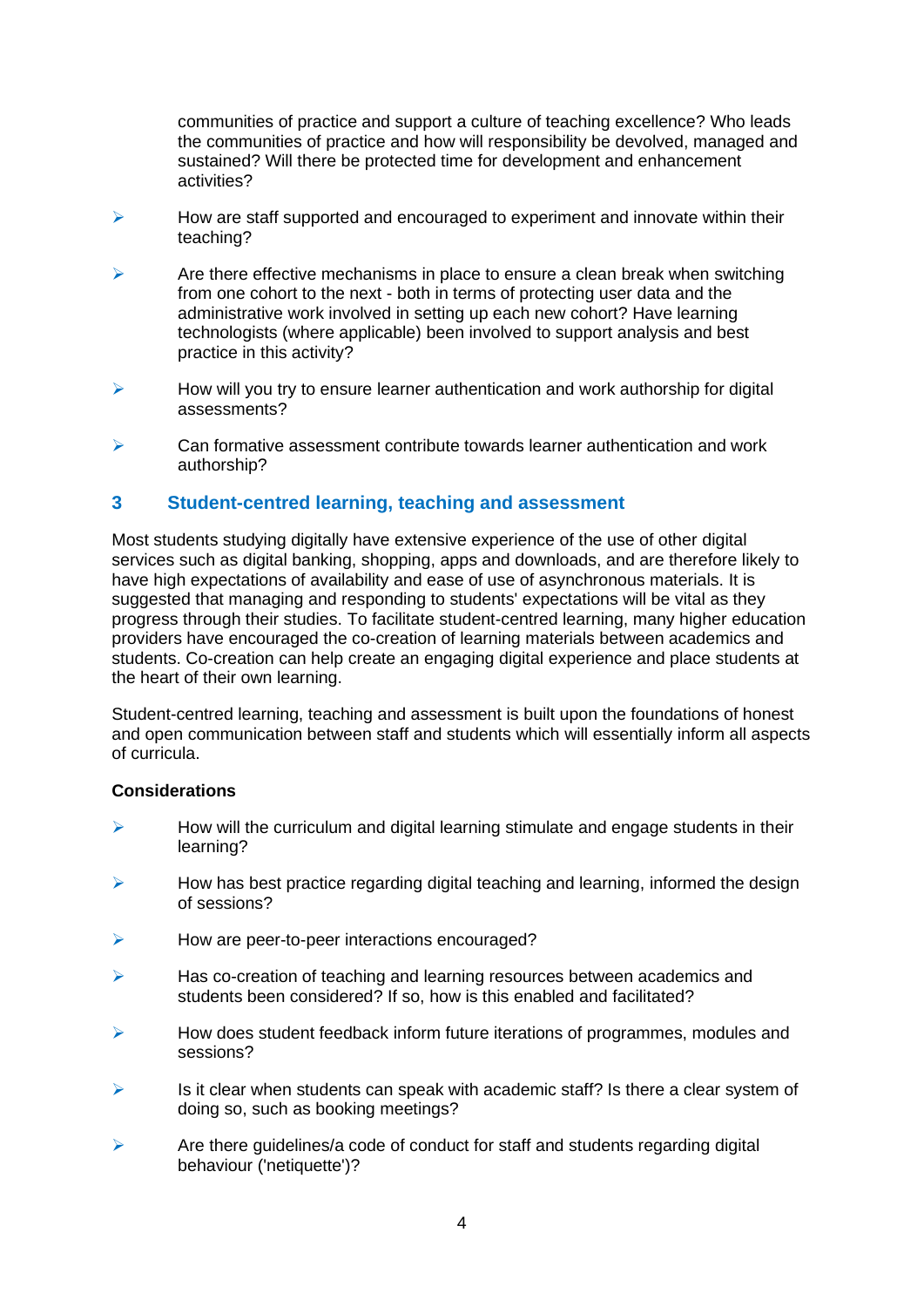- $\triangleright$  What processes are in place if someone breaches the 'netiquette' quidelines/code of conduct? How do you ensure that any breaches do not negatively impact students' ability to fully engage with their learning moving forwards?
- $\triangleright$  How will digital sessions and materials support and encourage independent study and flexibility in time and place of study?
- $\triangleright$  Who will moderate student discussion areas, ensuring that appropriate levels of digital etiquette prevail?
- $\triangleright$  Is there opportunity for students to personalise their learning experience, working at their own pace, accessing and revisiting, bite-size asynchronous materials?
- $\triangleright$  If students transition between courses and modules, will they have a continuity of experience? If that continuity isn't there, is there a clear pedagogic rationale for that and has it been made explicit?

#### **4 Teaching staff**

Teaching staff are the cornerstone of maintaining the quality of digital teaching and learning. Underpinning a quality student experience will be the ability of staff to engage students with their learning, encourage independent study and utilise a range of appropriate digital technologies to facilitate learning.

- $\triangleright$  Is there a platform/means by which staff can engage with each other and share experiences and good practice?
- $\triangleright$  Has a skills audit and/or training needs analysis of academic staff been conducted? How are the training needs of staff identified in relation to the pedagogy of digital teaching and learning, student engagement and assessment, as well as the ability to fully utilise digital technologies and digital assessment methods?
- $\triangleright$  Have new staff or staff on short term contracts, conducted a training needs analysis and do they have the same access to professional development and training as established full-time contracted staff?
- $\triangleright$  Do staff have access to appropriate IT equipment to enable digital teaching and learning delivery, either in the workplace or if working from home?
- $\triangleright$  In developing digital learning materials, have conversations with all staff involved with this process been fully coordinated?
- Is there adequate IT support available for staff and is this available at the times they need it, taking into account their different working patterns and time zones?
- How will staff continuously develop their knowledge and keep ahead of developments in digital teaching and learning technologies and pedagogy? How will the institution enable and facilitate this?
- $\triangleright$  Has there been discussion regarding what is classed as appropriate and inappropriate academic conduct when liaising in digital environments? For example, an academic member of staff sharing their personal contact details/telephone number to participate in a class WhatsApp group.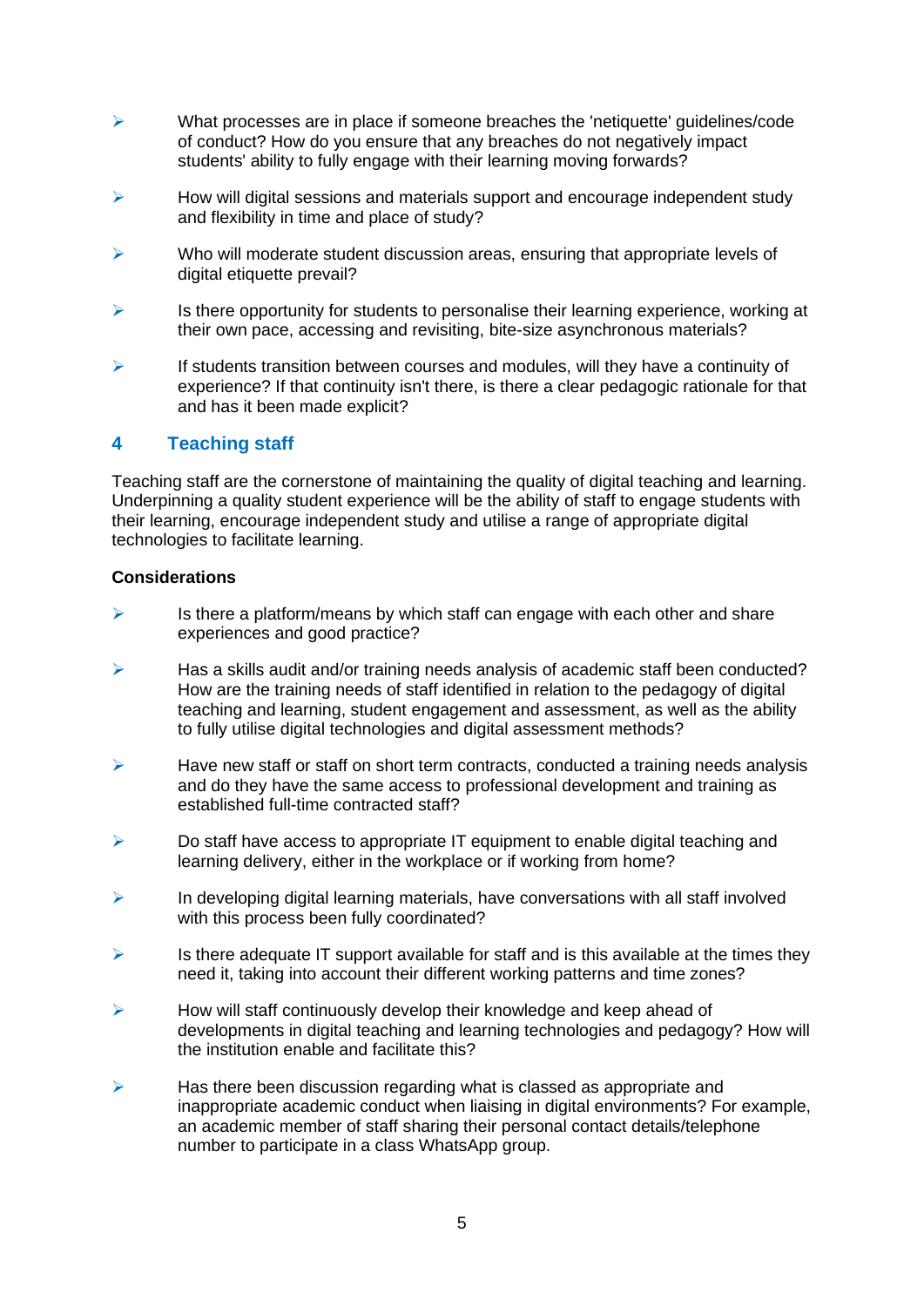- $\triangleright$  How are staff directed and advised regarding appropriate and inappropriate behaviour, not only in more formal digital teaching and learning environments, but also in more informal digital communities?
- $\triangleright$  How will academic staff help foster a sense of digital community among students, that has traditionally been associated with onsite provision?
- $\triangleright$  How has unconscious bias within a digital environment been addressed with staff and students?
- $\triangleright$  Are communities of practice and peer support available for staff to share good practice? How are these managed and accessed by staff?
- $\triangleright$  How can the management information system (MIS) and learner analytics help teaching staff with the design, management and delivery of sessions?
- $\triangleright$  How are staff supported in the analysis, interpretation and use of data from a range of sources (MIS and learner analytics - among others) to inform the design, management and delivery of sessions?
- ➢ Are there mechanisms to recognise and reward staff who have made substantial effort to engage and educate students digitally?

#### **5 Learning resources and student support**

Digital learning may require students to acquire new skills or adopt new learning techniques and they may need support in developing and applying these. Students may also need support in developing new approaches to their learning. For example, to foster objectives of student-centred learning, students may need introducing to ideas of self-regulated, active and collaborative learning. Higher education providers are likely to have well-developed support systems for students with SpLD which will also need accommodating within a digital environment.

- $\triangleright$  Digital student support may require flexibility regarding the time and platform for delivery - how will this be accommodated?
- $\triangleright$  Have any alternative digital assessment requirements for students with SpLD been discussed and accommodated?
- $\triangleright$  Does the technical infrastructure ensure the accessibility of learning materials and assessment systems by students with SpLD?
- $\triangleright$  Have specialist virtual environments been integrated and accommodated where appropriate, for example, digital labs? Have students been shown how to access and use any specialist technologies? Do students have access to hardware appropriate to the course and any specialist software they might need?
- ➢ Can digital learning materials be equally accessed across a range of devices such as smartphones, tablets, PCs and Macs?
- $\triangleright$  Can students access support for developing digital skills?
- ➢ Have students received guidelines and training in the use of the infrastructure and digital technologies that they will need to access during their studies, including the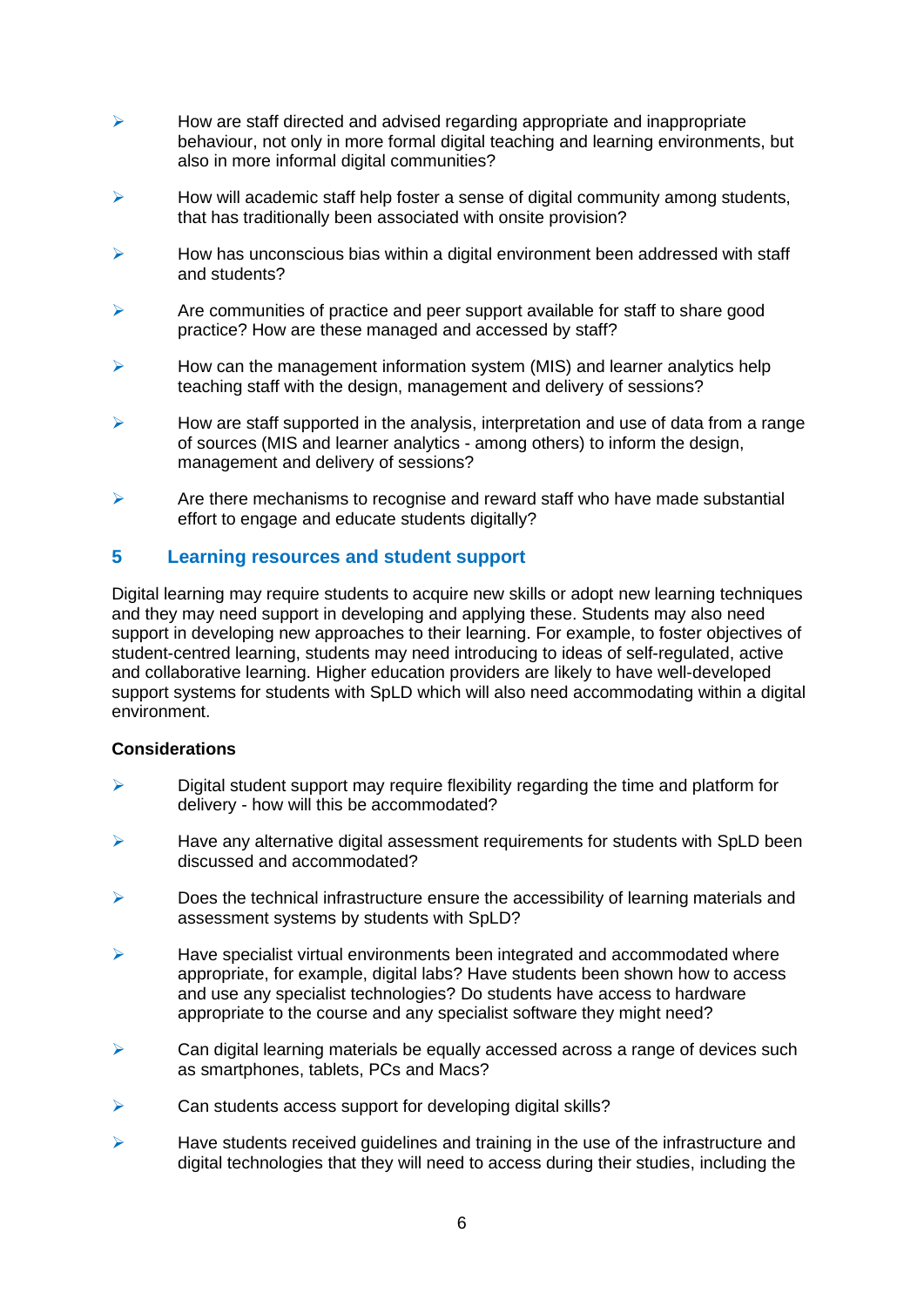virtual learning environment, e-library and other more specialist digital technologies?

- $\triangleright$  Are the hours of IT and other support transparent and do they suit the needs of the students? For example, have periods of peak demand (for instance, evenings, weekends, holidays) been considered?
- $\triangleright$  Is it clear to students how they access student support? Can they access student support and support services via the student's homepage and/or entry route to the virtual learning environment?
- ➢ Have students been given specific information about learning resources and student support available to them, some of which may be programme specific? Was this information provided before their studies, with regular reminders during?
- ➢ Social media has boosted the expectation of almost immediate response. How will the institution/staff manage this expectation and ensure staff workloads are manageable, while offering appropriate levels of student support?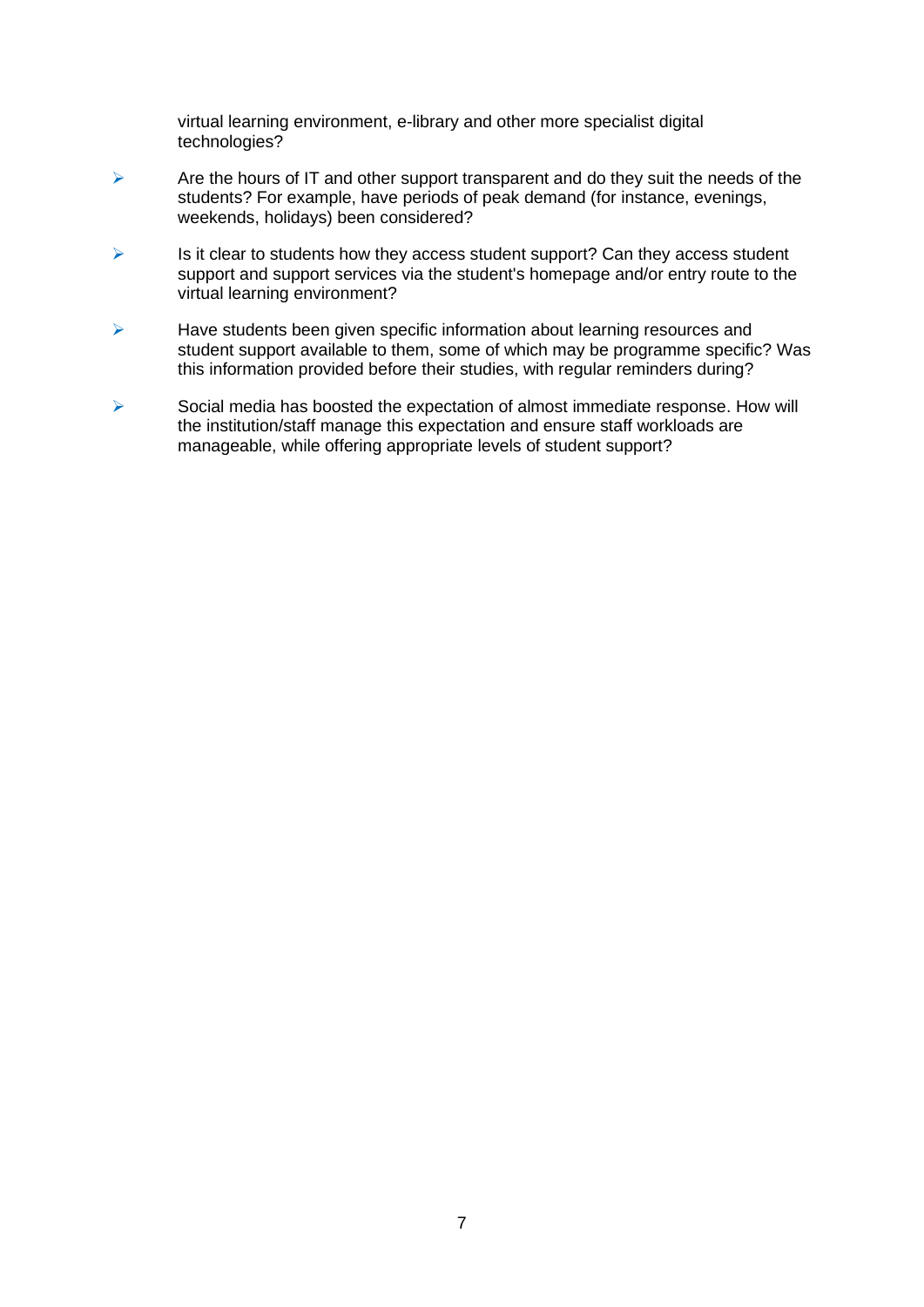# **Resources**

#### **QAA Scotland**

#### **Focus On: Technology Enhanced Learning Resource Hub**

A wealth of resource full of practice and tips on using technology in learning and teaching. This includes resources from across the sector and around the world. Divided into key areas of interest, such as Getting Your Teaching Online, Lecture Recording and Student Participation in Co-creation, the Resource Hub provides timely support on the transition from physical to digital learning, as well as guidance on other topical issues in technology enhanced learning.

[www.qaa.ac.uk/scotland/focus-on/technology-enhanced-learning](https://www.qaa.ac.uk/scotland/focus-on/technology-enhanced-learning)

#### **Toolkit: Developing a sense of belonging in online distance learning**

Tutors can use the toolkit to make informed decisions about the type of interventions that might benefit their students. It contains practical suggestions for digital tutors about how to develop a sense of belonging, opportunities to learn from others, a tool to help with evaluating and reflecting and a short synthesis of relevant literature. [www.enhancementthemes.ac.uk/current-enhancement-theme/student-engagement-and](https://www.enhancementthemes.ac.uk/current-enhancement-theme/student-engagement-and-demographics/distance-and-sense-of-belonging)[demographics/distance-and-sense-of-belonging](https://www.enhancementthemes.ac.uk/current-enhancement-theme/student-engagement-and-demographics/distance-and-sense-of-belonging)

#### **Guide for Tutors: Supporting student transitions into and through online learning**

This is a guide about how to use a set of resources covering four areas: Being an Effective Learner; Working with Others Online; Learning Effectively with Technology; and Being a Responsible Online Learner. Tutors can use the resources with students in further or higher education at any level who are starting or continuing a digital learning experience. [www.enhancementthemes.ac.uk/docs/ethemes/student-transitions/tutor-guide---supporting](https://www.enhancementthemes.ac.uk/docs/ethemes/student-transitions/tutor-guide---supporting-student-transitions-into-and-through-online-learningc8b49abe03dc611ba4caff000043ed24.pdf)[student-transitions-into-and-through-online](https://www.enhancementthemes.ac.uk/docs/ethemes/student-transitions/tutor-guide---supporting-student-transitions-into-and-through-online-learningc8b49abe03dc611ba4caff000043ed24.pdf)[learningc8b49abe03dc611ba4caff000043ed24.pdf](https://www.enhancementthemes.ac.uk/docs/ethemes/student-transitions/tutor-guide---supporting-student-transitions-into-and-through-online-learningc8b49abe03dc611ba4caff000043ed24.pdf)

#### **Collaborative Cluster: Widening participation with lecture recording**

The aim of the cluster is to develop best practice guidelines for how institutions can use lecture capture/recording to support widening access students - by allowing greater learning flexibility - and how students themselves can use it to support their diverse pathway into, and journey through, higher education. The cluster is being led by the University of Edinburgh in collaboration with the University of Glasgow and the University of Aberdeen. [www.enhancementthemes.ac.uk/current-enhancement-theme/student-engagement-and](https://www.enhancementthemes.ac.uk/current-enhancement-theme/student-engagement-and-demographics/widening-participation-with-lecture-recording)[demographics/widening-participation-with-lecture-recording](https://www.enhancementthemes.ac.uk/current-enhancement-theme/student-engagement-and-demographics/widening-participation-with-lecture-recording)

#### **Responding to the student voice**

This link includes a resource pack based on a set of cards that sets out a series of interrelated principles of practice. Staff and students worked in partnership to design and shape the cards, aimed at improving policies, processes and practices around responding to student voice.

[www.enhancementthemes.ac.uk/current-enhancement-theme/student-engagement-and](https://www.enhancementthemes.ac.uk/current-enhancement-theme/student-engagement-and-demographics/responding-to-student-voice)[demographics/responding-to-student-voice](https://www.enhancementthemes.ac.uk/current-enhancement-theme/student-engagement-and-demographics/responding-to-student-voice)

#### **Learning from Disruption: Exploring what counts in higher education**

Post-conference resources including session recordings, papers and toolkits [www.enhancementthemes.ac.uk/news-events/conference-june-2020/live-session](https://www.enhancementthemes.ac.uk/news-events/conference-june-2020/live-session-recordings-and-resources)[recordings-and-resources](https://www.enhancementthemes.ac.uk/news-events/conference-june-2020/live-session-recordings-and-resources)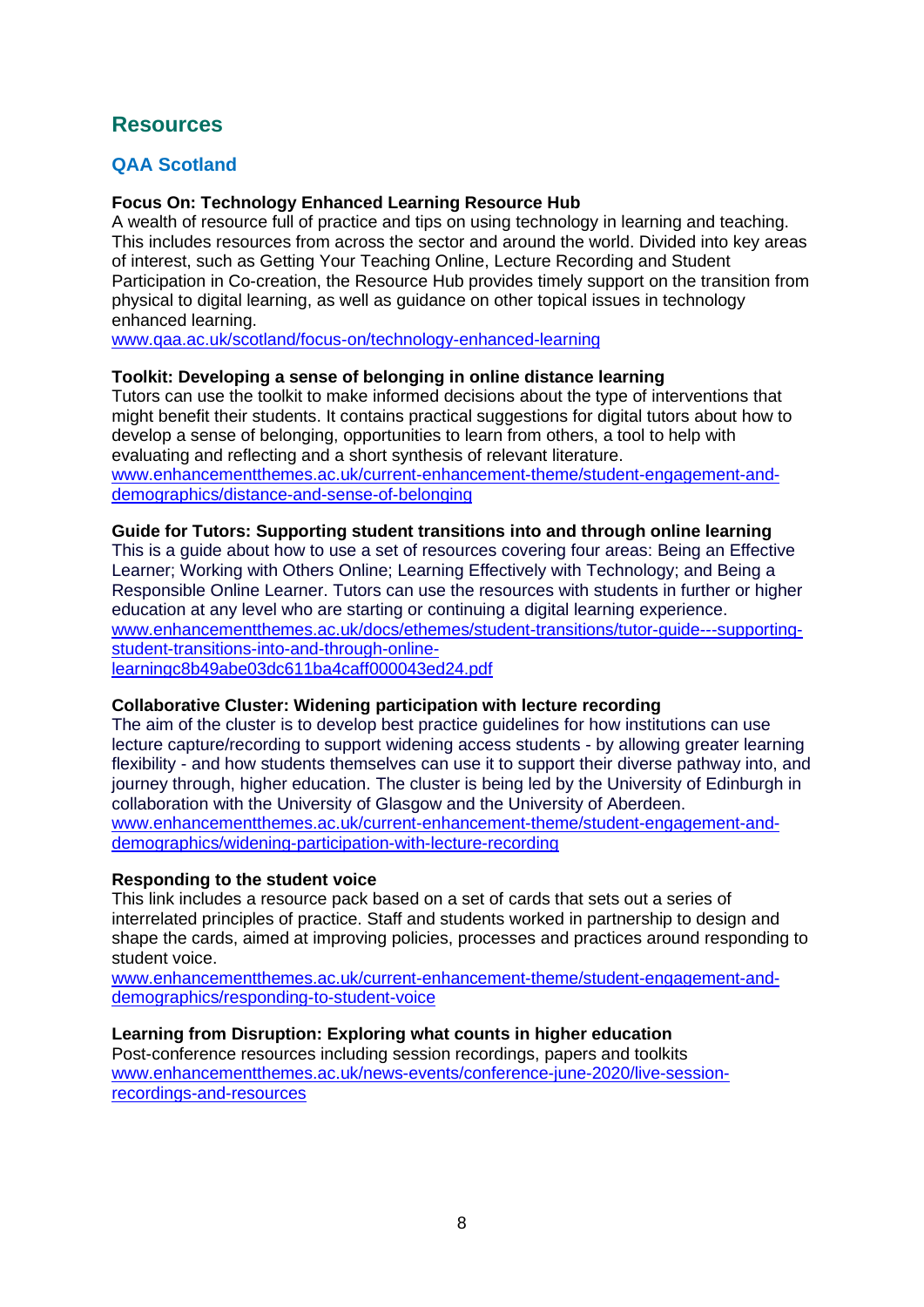#### **Jisc**

#### **COVID-19 organisational response review checklist**

Supporting universities and colleges as they pause to reflect on early responses to COVID-19 and start to plan their next steps, we've created an organisational review checklist.

[www.jisc.ac.uk/guides/ensuring-continuity-of-learning-during-enforced-absence/checklist](https://www.jisc.ac.uk/guides/ensuring-continuity-of-learning-during-enforced-absence/checklist)

#### **Teaching in Microsoft Teams (Responding to Coronavirus)**

Teams is primarily designed as a collaborative workspace, but if you are delivering webinars, workshops or training sessions, you can use many of the functions to create live interactions. Esther Barrett shares some tools and techniques for making teaching in Teams more interactive and engaging.

[https://coronavirus.jiscinvolve.org/wp/2020/06/08/teaching-in-microsoft-teams](https://coronavirus.jiscinvolve.org/wp/2020/06/08/teaching-in-microsoft-teams/)

#### **Live online learning - is this the future? (Responding to Coronavirus)**

As more learning providers deliver live digital learning, Esther Barrett reflects on past experiences and future considerations when we are planning to invest in a platform for webinars, training and classes.

<https://coronavirus.jiscinvolve.org/wp/2020/05/29/live-online-learning-is-this-the-future>

#### **After the emergency: what happens after lockdown ends? (Responding to Coronavirus)**

How can we make sure people can recover, that lessons are learned and planning for the future can begin?

[https://coronavirus.jiscinvolve.org/wp/2020/04/16/after-lockdown-ends](https://coronavirus.jiscinvolve.org/wp/2020/04/16/after-lockdown-ends/)

#### **Is "mixed participation" in learning our future reality? (Responding to Coronavirus)**

As universities and colleges contend with the pressures of wanting to open up their physical estate with the need to keep staff and students safe, Chris Thomson asks what we can learn from courses that have used a mixed participation model of digital and in-person engagement simultaneously.

[https://coronavirus.jiscinvolve.org/wp/2020/05/20/mixed-participation](https://coronavirus.jiscinvolve.org/wp/2020/05/20/mixed-participation/)

#### **Lost in translation (eLearning Stuff)**

Looking at the challenges in delivering teaching remotely during this crisis period, James Clay has been reflecting on how teaching staff can translate their existing practice into new models of delivery that could result in better learning, but also have less of detrimental impact on staff and students.

<https://elearningstuff.net/lost-in-translation>

#### **Hybrid (eLearning Stuff)**

It's an uncertain future and one that means courses will need to reflect that uncertainty. Designing hybrid courses which reflect the possibilities of that future but are responsive enough to respond to changes are probably one way of ensuring that the student experience is meeting the demands of students in a challenging landscape. [https://elearningstuff.net/2020/05/21/hybrid](https://elearningstuff.net/2020/05/21/hybrid/)

#### **MOOCs**

#### **The Online Educator: People and Pedagogy**

[www.futurelearn.com/courses/the-online-educator](https://www.futurelearn.com/courses/the-online-educator)

**How To Teach Online: Providing Continuity for Students**  [www.futurelearn.com/courses/teach-online](https://www.futurelearn.com/courses/teach-online)